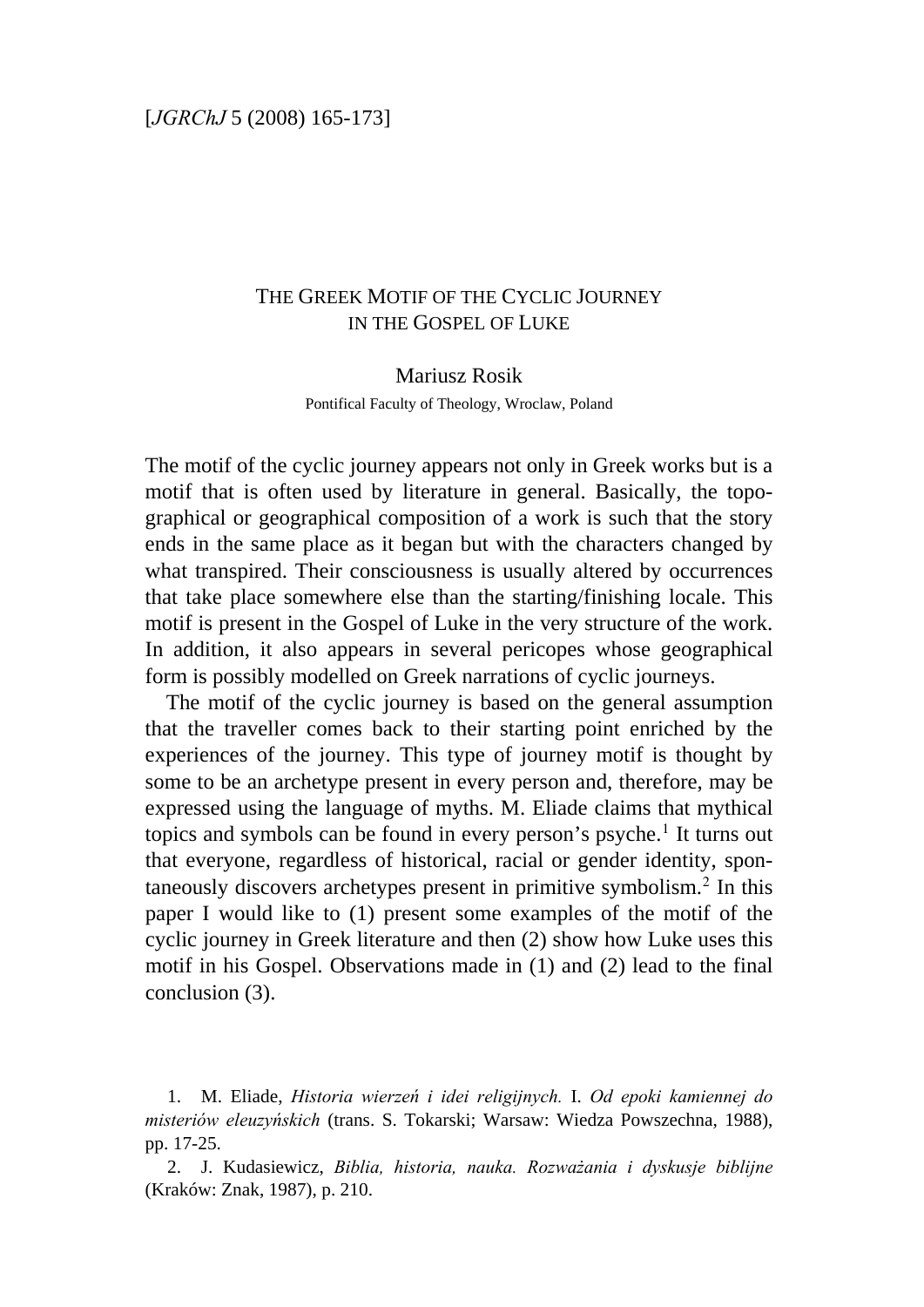### 166 *Journal of Greco-Roman Christianity and Judaism* 5

### *The Cyclic Journey Motif in Greek Literature*

*The Iliad* and *The Odyssey* are, of course, the two main works by the poet referred to as Homer. Both belong to the group of the so-called Trojan myths. *The Iliad* concerns the war between the Greeks and the Trojans while *The Odyssey* deals with the main hero's return from Troy. Odysseus's journey presented by Homer takes the form Ithaka– Troy–Ithaka. The hero sets off from his home in Ithaka to take part in the Trojan war and returns after many adventures as a man enriched by the experiences he has met on the way. There are experiences on the journey that speak of the change in the hero's consciousness. During the ten-year-long return journey, Odysseus is repeatedly in peril: he is attacked a number of times, is almost killed by a cannibal and fights against opposing winds. When he returns home in disguise he is recognised because of an old wound and because he recalls former events in which only he and those closest to him participated. Odysseus's return becomes possible only thanks to the intervention of the gods:

But when, as the seasons revolved, the year came in which the gods had ordained that he should return home to Ithaca.<sup>[3](#page-1-0)</sup>

All together, Odysseus spends twenty years away from his home in Ithaka. In short, this is the motif of the cyclic journey that, having been formulated by Homer, returned later in many classic Greek works and in Hellenistic literature. As an example, it is enough to mention the Orpheus and Eurydice myth: the main hero goes to Hades to meet his wife in hope of bringing her to life again. His plan fails, but Orpheus makes his cyclic journey.[4](#page-1-1) The cyclic journey motif was also used in historical literature. Diogenes Laertius in his work *The Lives and Opinions of Eminent Philosophers* tells the story of Plato's cyclic journey

3. *Odyssey* 1.19-21.

<span id="page-1-1"></span><span id="page-1-0"></span>4. Euridice was also known as Agriope. She ran into a nest of snakes that bit her fatally on her legs. Distraught, Orpheus played such sad songs that all the [nymphs](http://en.wikipedia.org/wiki/Nymph) and gods wept. On their advice, Orpheus travelled to the underworld and by his music softened the hearts of Hades and Persephone. They agreed to allow Eurydice to return with him to earth on one condition: he should walk in front of her and not look back until he had reached the upper world. But Orpheus broke his promise, and Eurydice vanished again from his sight.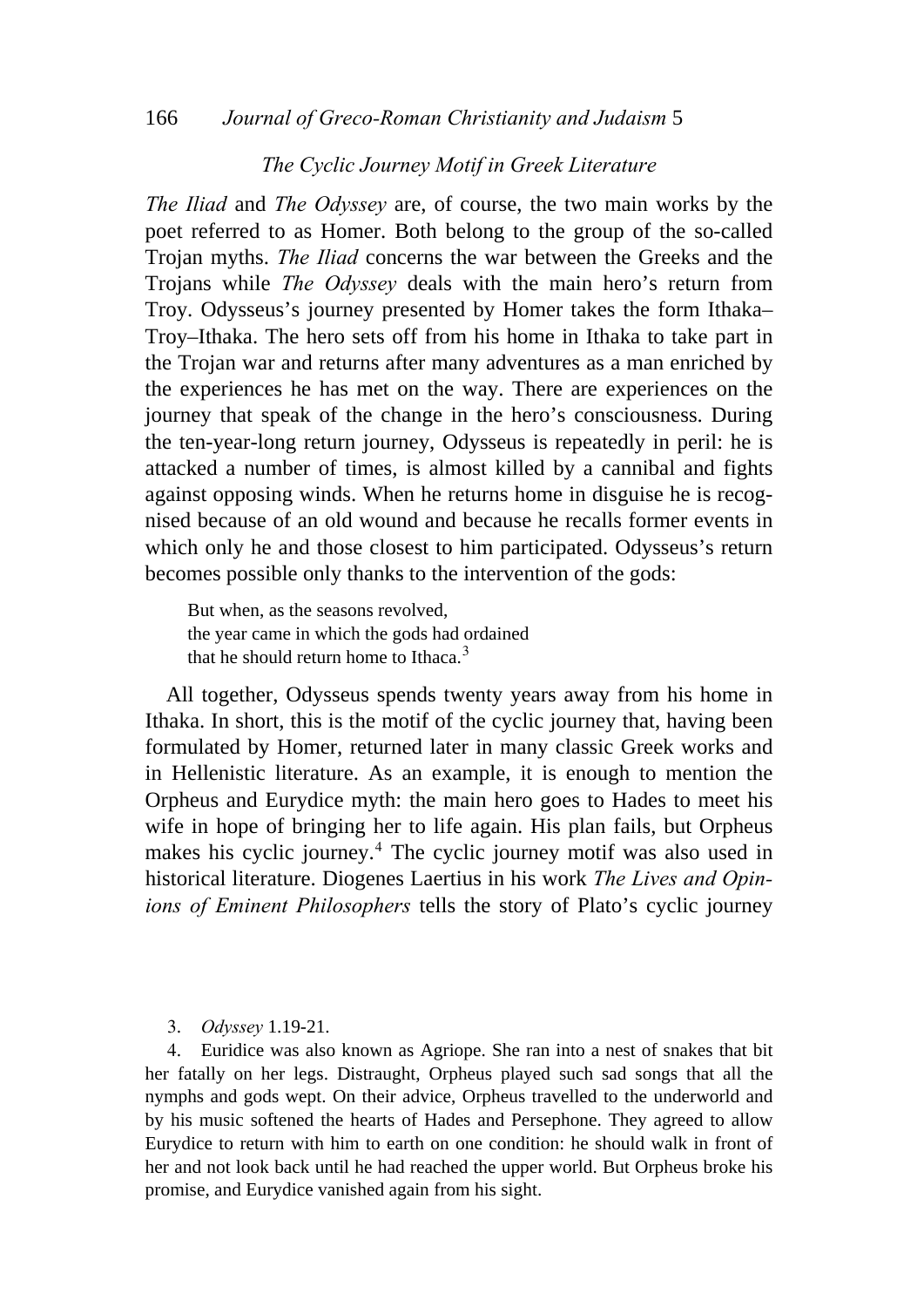from Athens to Egypt and then again to Athens.<sup>[5](#page-2-0)</sup> The cyclic journey motif also appears in Luke's text.

## *The Cyclic Journey Motif in the Gospel of Luke*

It is not only in the general structure of the Gospel that Luke uses the motif of the cyclic journey. This motif is also present in several pericopes: the mission of the Twelve (Lk. 9.1-11), the mission of the seventy-two disciples (10.1-20), the lost sheep (15.4-7), the prodigal son (15.11-32), the wicked tenants (20.9-19) and the Emmaus story (24.13-35). Let us consider first the general structure of Luke's Gospel, then two of the mentioned pericopes and finally the theological idea of the incarnation of the Son of God.

### *General Structure of Luke's Gospel: Judea–Galilee–Judea*

Luke frames his Gospel geographically. The text begins by describing a scene that takes place in the Temple in Jerusalem (Zechariah receives news of the birth of John the Baptist in a vision) and that is also where it ends (the disciples maintain their prayer). In between the events that bracket the whole narrative, the Gospel contains the most significant events of Jesus' life described in the form of a journey. The geographical axis of the third Gospel has, therefore, the form Jerusalem–Galilee– Jerusalem:

<span id="page-2-0"></span>5. Diogenes describes the journey of Plato in these words: 'Afterwards, when he was eight and twenty years of age, as Hermodorus tells us, he withdrew to Megara to Euclid, with certain others of the pupils of Socrates; and subsequently, he went to Cyrene to Theodorus the mathematician; and from thence he proceeded to Italy to the Pythagoreans, Philolaus and Eurytus, and from thence he went to Eurytus to the priests there; and having fallen sick at that place, he was cured by the priests by the application of sea water, in reference to which he said: The sea doth wash away all human evils. And he said too, that, according to Homer, all the Egyptians were physicians. Plato had also formed the idea of making the acquainttance of the Magi; but he abandoned it on account of the wars in Asia" (*Filosofon bion kai dogmaton synagogē* III. 8, in Diogenes Laertius, *The Lives and Opinions of Eminent Philosophers* [trans. C.D. Yonge].

(Accessed at <http://classicpersuasion.org/>pw/diogenes/dlplato.htm).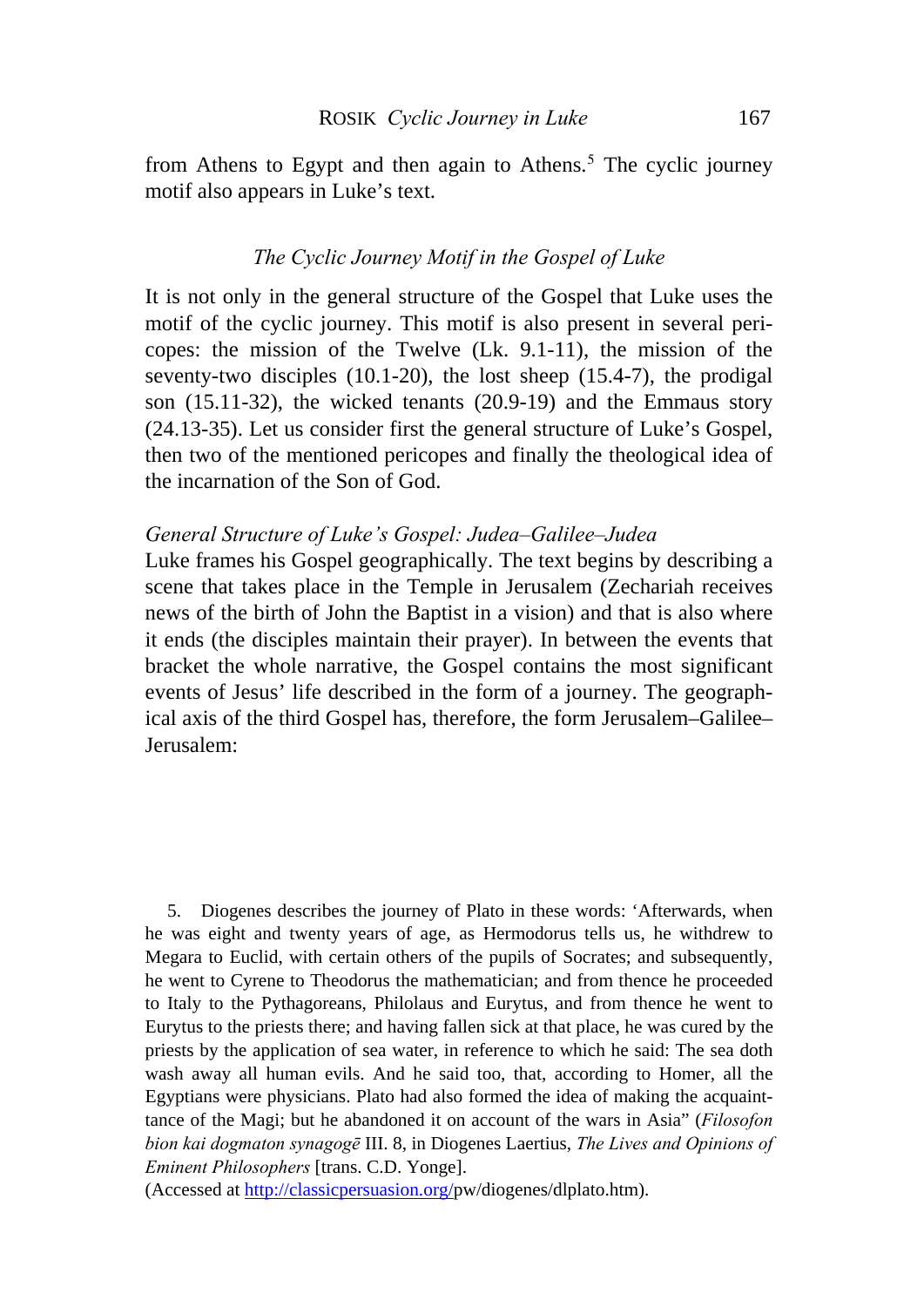Events in Jerusalem: 1.5–2.53

Jesus' life in Galilee: 3.1–9.50

The decision to travel from Galilee to Jerusalem: 9.51

Jesus' journey to Jerusalem: 9.52–19.27

Events in Jerusalem: 19.28–24.53.

The holy city is not just a historically significant city but takes on for the author and the readers an ideological meaning.[6](#page-3-0) It is in Jerusalem that Jesus first overcomes Satan when tempted, and it is also there that Jesus finally triumphs over the forces of evil by dying and being resurrected. The victory over Satan when he tempts Jesus foretells Jesus' final victory over the Lord of Darkness. By placing one of the temptation scenes in Jerusalem, Luke disrupts the form Jerusalem– Galilee–Jerusalem.

The idea of the road from Jerusalem through Galilee back to Jerusalem becomes very distinct in the ninth chapter: 'Now when the days drew near for him to be taken up, Jesus set out resolutely to go to Jerusalem' (Lk. 9.51). This decision is confirmed by Jesus during his journey: 'Nevertheless I must go on my way today and tomorrow and the next day, because it is impossible that a prophet should be killed outside Jerusalem' (13.33). Exegetical writers believe that the references to 'today', 'tomorrow' and 'the next day' refer to the three times it is mentioned that Jesus intentionally headed for the Holy City (13.22; 1[7](#page-3-1).11; 19.28).<sup>7</sup> One may ask: Why is Jerusalem so important in Luke's Gospel?

<span id="page-3-0"></span>6. P. Borgman demonstrates, however, that in the center of the journey section (Lk. 9.51–19.44) Jerusalem represents the human kingdom. According to him, the structure of this section shows this clearly, because at the center of this journey is a hub of meaning for the two-part story: strive to enter God's kingdom, not the human kingdom (represented by Jerusalem) (*The Way according to Luke: Hearing the Whole Story of Luke*–*Acts* [Grand Rapids/Cambridge: Eerdmans, 2006], pp. 8- 9).

<span id="page-3-1"></span>7. L.T. Johnson, *Il Vangelo di Luca* (Sacra Pagina, 3; Turin: ElleDiCi, 2004), p. 147, writes, 'Nella trasfigurazione, Gesù parlava con Mosè ed Elia dell'exodos che egli era in procinto di compiere a Gerusalemme (9,31). Ora, con grande solennità, Gesù "si diresse verso Gerusalemme" dove "sarebbe stato tolto dal mondo" (9,51). Da questo momento fino all'arrivo di Gesù in città (19,28), viene continuamente ricordato al lettore che Gesù è "in viaggio" (9,52.56.57; 10,38; 13,33) e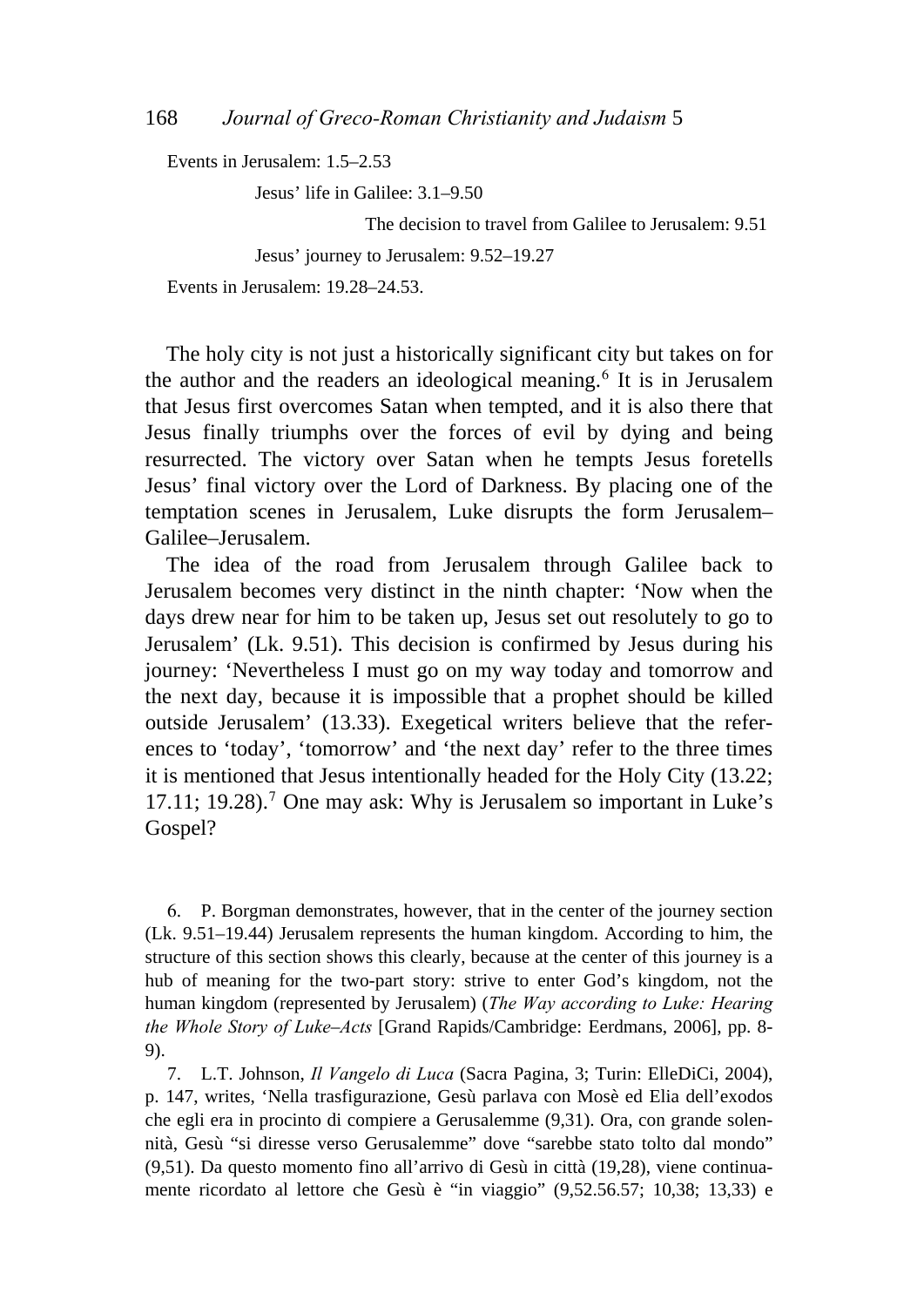It is known that the author of the third Gospel accompanied Paul in his missionary journeys for some time. It is possible that it was from him that he took over and developed the notion of Jerusalem as a symbolic city, the city of revelation and redemption.<sup>[8](#page-4-0)</sup> After all, it was Paul who explained to the Galatians: 'But the Jerusalem above is free, and she is our mother' (Gal.  $4.26$ ).<sup>[9](#page-4-1)</sup> In other words, just as Jesus headed for Jerusalem so as to redeem humanity, so Christians head to the heavenly Jerusalem in order to be fully redeemed. When Luke was writing his work, Jerusalem was already in ruins, destroyed by the army of Titus, the future Roman Emperor. So this city could not have had only historical meaning for Luke. Since he stresses its significance so much it must be so as to make clear the symbolic, spiritual character of the place. It is the city of redemption and, since redemption is eternal, the new Jerusalem will also last forever. It is to that city that all those who believe in Jesus are heading.

I conclude that the structure of Luke's Gospel is modelled on the cyclic journey motif. It starts in Jerusalem and it ends in Jerusalem, and in between, the most important events of redemption take place.

# *The Prodigal Son: The Father's House–the Pagan Land–the Father's House*

The idea of a cyclic journey is clearly present in Luke's story of the prodigal son (Lk. 15.11-32). The first part, telling how the son left his father's house, wasted his fortune and returned home, is based on the following geographical form:

In the father's house: 15.11-12

Journey and time in pagan lands: 15.13-17

Decision to return: 15.18-19

Return from pagan lands: 15.20a

In the father's house: 15.20b-24.[10](#page-4-2)

<span id="page-4-0"></span>specificamente "in viaggio verso Gerusalemme" (14,25; 17,11; 18,31.35; 19,1. 11.28).'

8. Luke mentions the city of Jerusalem 31 times in his Gospel.

9. M. Rosik, *Trzy portrety Jezusa* (Tarnów: Biblos, 2006), pp. 35-36.

<span id="page-4-2"></span><span id="page-4-1"></span>10. For a more elaborate proposal for the structure of this pericope, see C.E. Carlston, 'Reminiscence and Redaction in Luke 15:11-32', *JBL* 94 (1975), pp. 368-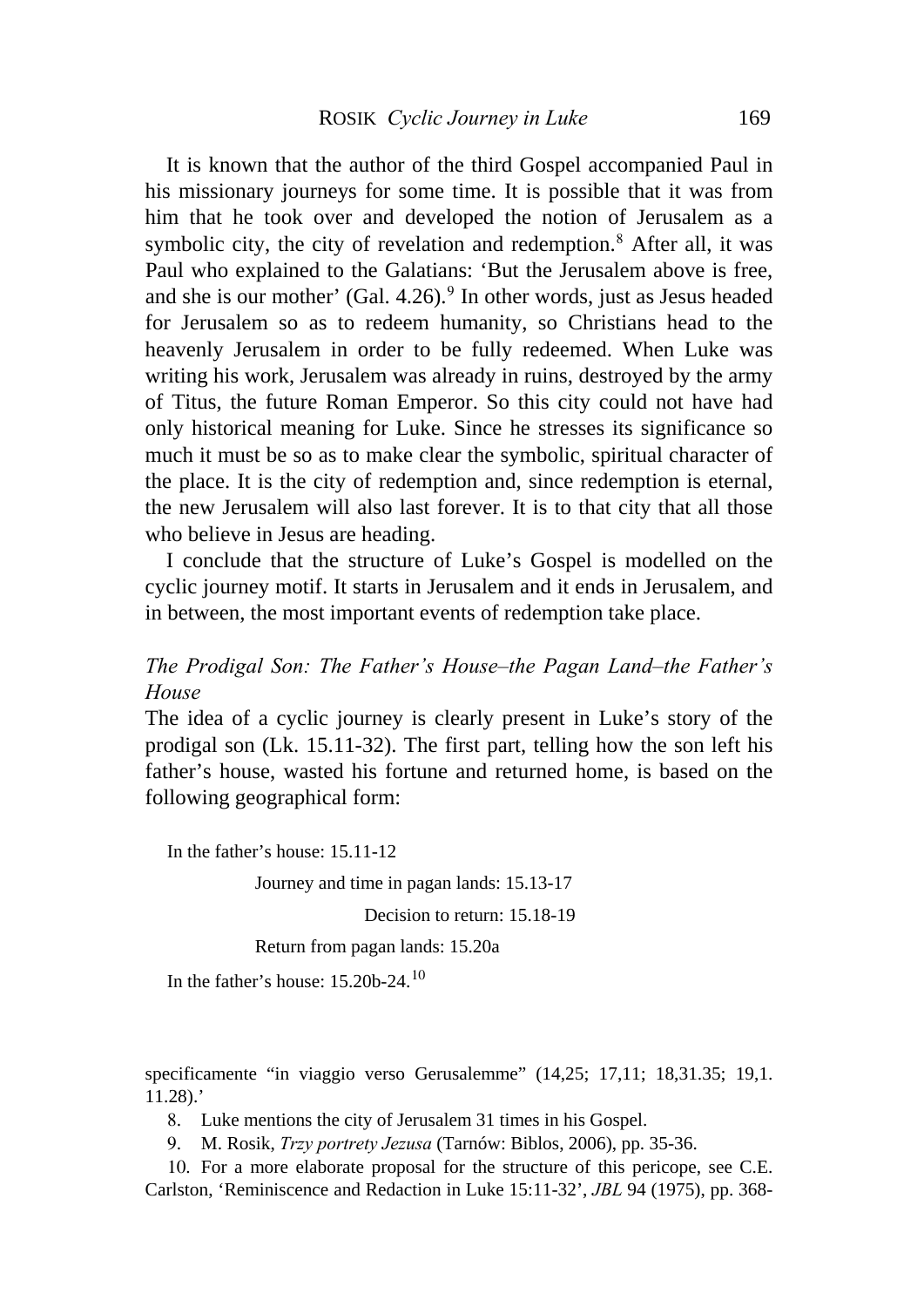### 170 *Journal of Greco-Roman Christianity and Judaism* 5

Thus stated, the central element of the story is the son's decision to return to his father (Lk. 15.18-19).<sup>[11](#page-5-0)</sup> Thus, it is a similar motif to that which is central to the whole of Luke's story: Jesus' decision to go to Jerusalem (9.51).

### *Recognising the Resurrected Christ: Jerusalem–Emmaus–Jerusalem*

The motif of the cyclic journey is skilfully included in the story of the christophany on the road to Emmaus (Lk. 24.13-35). The disciples' journey to Emmaus has the very significant trait that it leads from Jerusalem to Jerusalem. Some think that the disciples are setting out from Jerusalem, the city in which the most significant parts of the redemption story take place, for Emmaus, a city that is meaningless and not described in any detail. That would have been the theological sense of the journey: going on pilgrimage without recognising the resurrected Christ does not lead anywhere.<sup>[12](#page-5-1)</sup>

Two of Jesus' disciples leave the city where redemption took place, and head for an unknown place that has not previously appeared in Luke's work. When they are joined by Jesus, they are still headed away from the holy city (Lk. 24.13), leaving behind the places where the dramatic events that caused them to become troubled (24.17-24) took place. Their imagination does not go beyond the cross and the grave. There is no place for hope—it is better to say farewell and return home (24.21). The evening comes as they are on their way from Jerusalem to Emmaus (24.29). They decide to stop for the night since 'the day is almost done'.

It turns out, however, that the setting sun is shining strongly once again in the hearts of the travellers who have understood the old prophecies. Speaking with Jesus means that the setting sun brings to them his light. The consequence of this discovery is immediate—the disciples recognise the mysterious fellow-traveller as the resurrected

90; and J. Jeremias, 'Tradition und Redaktion in Lukas 15', *ZNW* 62 (1971), pp. 172-89.

<span id="page-5-0"></span>11. The parable of the prodigal son is preceded by the parables of the lost sheep (Lk. 15.1-7) and the lost coin (Lk. 15.8-10). This context has an influence on the interpretation of the prodigal son story. Sheep and coins cannot will themselves to be found, but the prodigal son must choose to turn around (repent) and come home. He has to take on the responsibility of his own repenting.

<span id="page-5-1"></span>12. J. Drury, 'Luke', in R. Alter and F. Kermode (eds.), *The Literary Guide to the Bible* (London: Fontana Press, 1987), pp. 418-39 (424).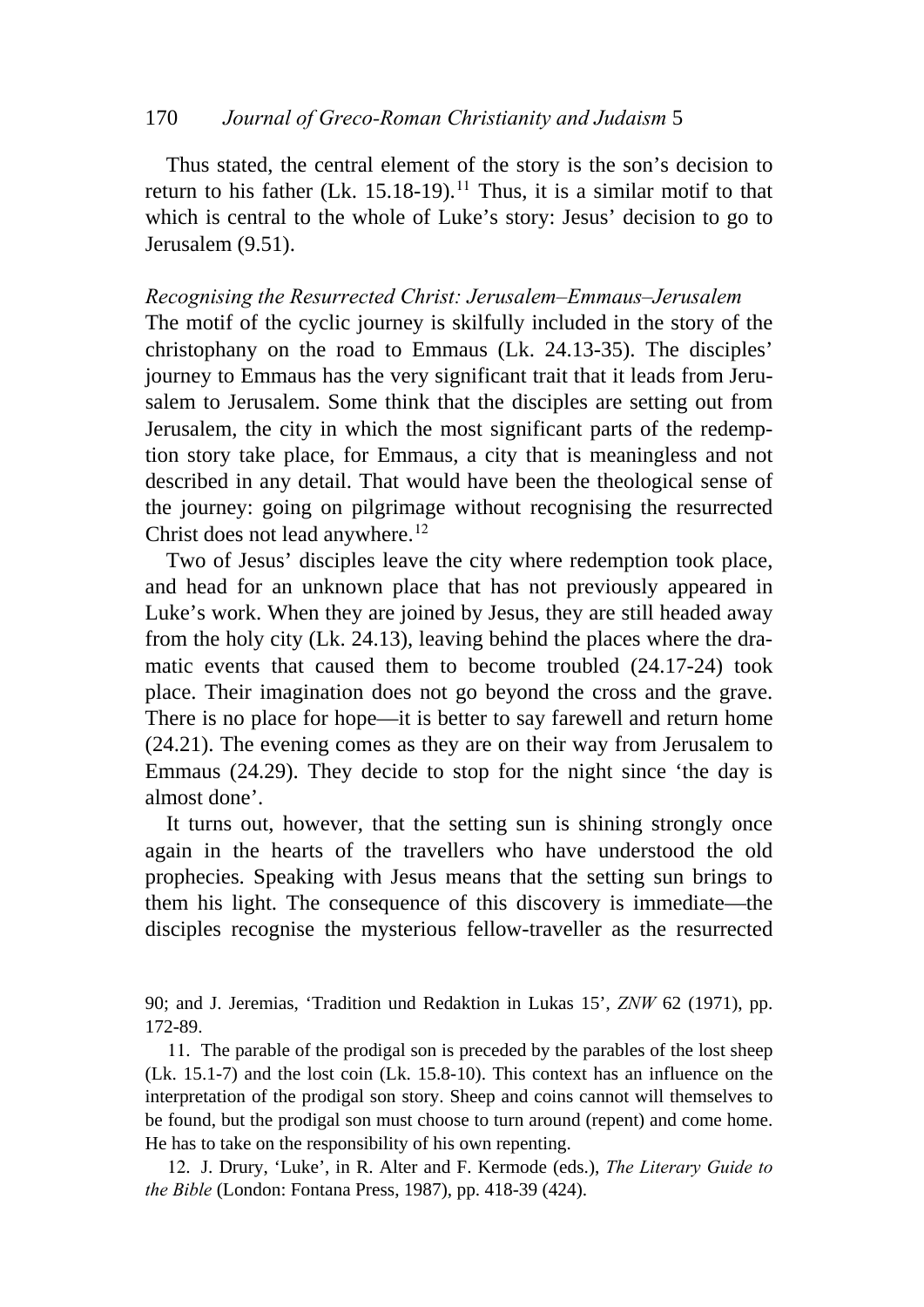Christ and return to Jerusalem without delay to find the other disciples. The community that was to have ceased to exist is formed once again. After Jesus' death his disciples could have gone their ways. After the burial, the temptation to return to their old life, leaving behind the three-year adventure with the Master, must have been very powerful. Maybe this was what the travellers to Emmaus were doing. Discovering the resurrection becomes the event that brings the community back together. When Jesus appears to the gathered disciples, it is soon after the community has come together again. In this way he shows that he is always present when his disciples come together as a community. He intervenes when disciples distance themselves from the community to lead them back to Jerusalem where their common mission is to begin.

The concentric structure of the narration communicates two ideas: the central idea of Jesus' resurrection and the journey from Jerusalem to Jerusalem that encompasses it. The disciples recognise the resurrected Jesus through a process described in terms of visual perception: at first 'their eyes were kept from recognizing him' (Lk. 24.16) but in the end, their eyes were opened (24.31). The elements of the concentric structure are constructed in the face of the kerigmatic truth—He is alive  $(24.23b)$ . The structure can be described in the following way:<sup>[13](#page-6-0)</sup>

Journey from Jerusalem: 24.14-15 'Eyes kept from seeing'—lack of recognition: 24.16 Dialogue and interaction: 24.17-18 Description of 'these things': 24.19-21 Empty grave—vision: 24.22-23a Jesus is alive: 24.23b Empty grave—no vision: 24.24 Interpretation of 'these things': 24.25-27 Dialogue and interaction: 24.28-30 'Eyes opened'—recognition—disappearance: 24.31-32 Journey to Jerusalem: 24.33-35.

<span id="page-6-0"></span>13. J.B. Green, *The Gospel of Luke* (NICNT; Grand Rapids: Eerdmans, 1997), p. 842.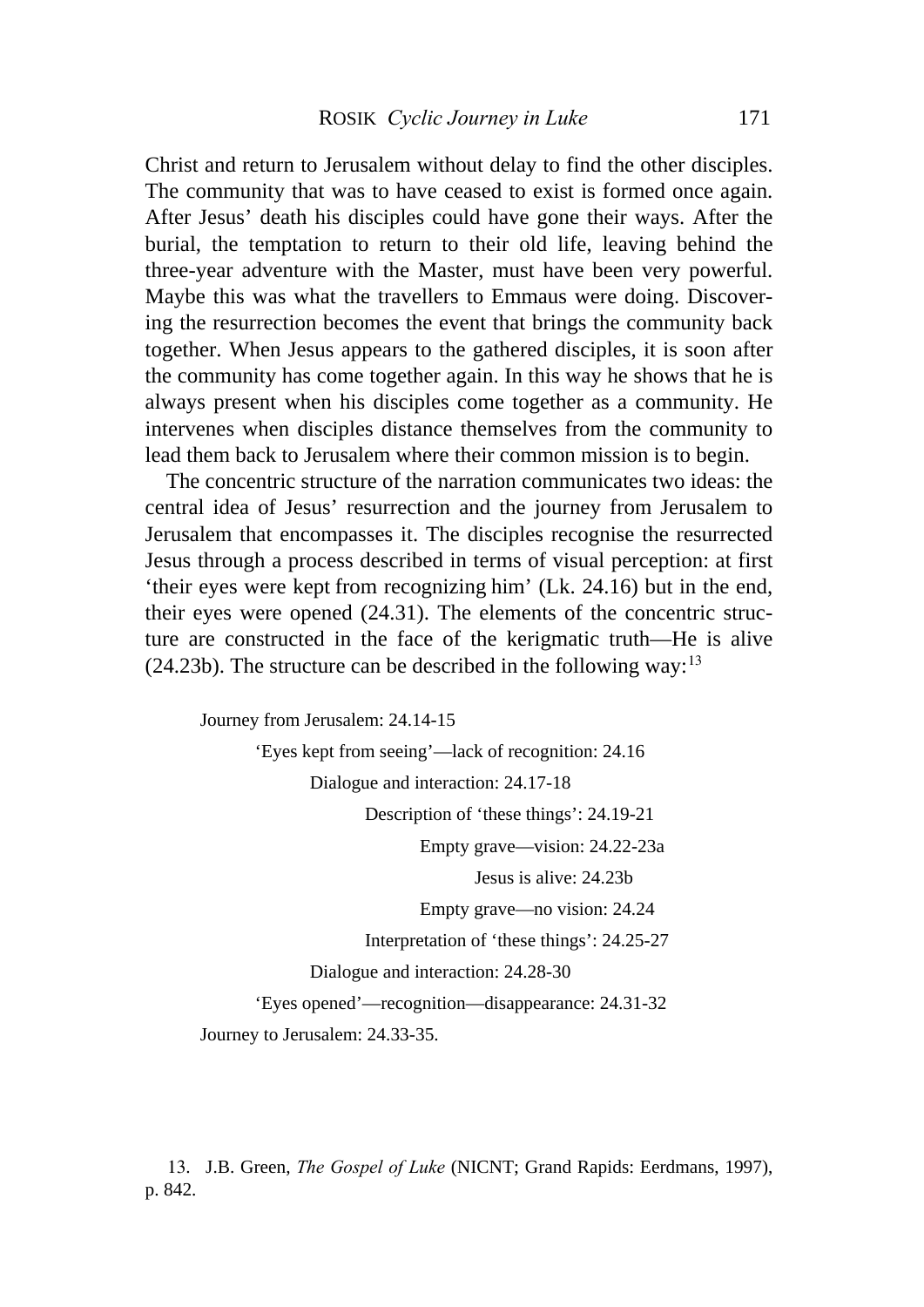### 172 *Journal of Greco-Roman Christianity and Judaism* 5

The disciples journeying to Emmaus decide to return to Jerusalem, having recognised the resurrected Jesus in whom God's power to bring back to life and God's wisdom to explain the holy texts are both revealed. The decision to return is immediate: they get up that very hour and return to Jerusalem (Lk. 24.33). The Gospel stresses the determination with which the decision is made, as the disciples are not delayed by the late hour ('it is getting toward evening and the day is almost done', 24.29).

Cleopas and his fellow-traveller set out from Jerusalem, the city that is central to Luke's text, for a nondescript town called Emmaus, about which the reader is told only that it is sixty stadia away from the holy city. The name of the place only appears in relation to that episode; other New Testament texts never mention it. Considering the concentration of events related to the redemption in Jerusalem and Luke's conception of the road, one can be tempted to interpret the disciples' journey symbolically: they are going to a place of no significance and their journey has no determinate goal; they are headed nowhere. Discovering the resurrected Jesus in the mysterious traveller makes them turn around and return to Jerusalem. Jesus' disciples make a journey analogous to that which their Lord had made. Jesus' journey to Jerusalem was a journey toward death. Death, in itself, seems to have no sense. However, Jesus goes through death to return to life and to create the paradigm of a return in which meaning is found.<sup>[14](#page-7-0)</sup>

### *The Incarnation Model: The Kenosis of the Son of God*

More broadly, it is possible to look at this paradigm of the cyclic journey in terms of incarnation: by becoming incarnate the Son of God leaves heaven, becomes a human, accepts death on the cross and, thereby, achieves resurrection and ascension to return to live in heavenly glory.[15](#page-7-1) So the journey ends where it began—at his Father's right hand—but its goal of redemption has been achieved.

<span id="page-7-0"></span>14. 'La via di Gesù verso la croce è stata determinata dalla volontà di Dio, rivelata nelle Scritture. La sua morte in croce non manifesta il suo fallimento, ma la sua incondizionata fedeltà a Dio. Il suo cammino non finisce con la morte, ma attraverso di essa conduce alla gloria, alla comunione eterna con Dio' (K. Stock, *Gesù: La bontà di Dio* [Bibbia e preghiera, 10; Rome: Edizioni ADP, 1991], pp. 170-71).

<span id="page-7-1"></span>15. It is important to notice that the ascension took place in Jerusalem. E. LaVerdiere, *Luke* (New Testament Message, 5; Collegeville: Liturgical Press,